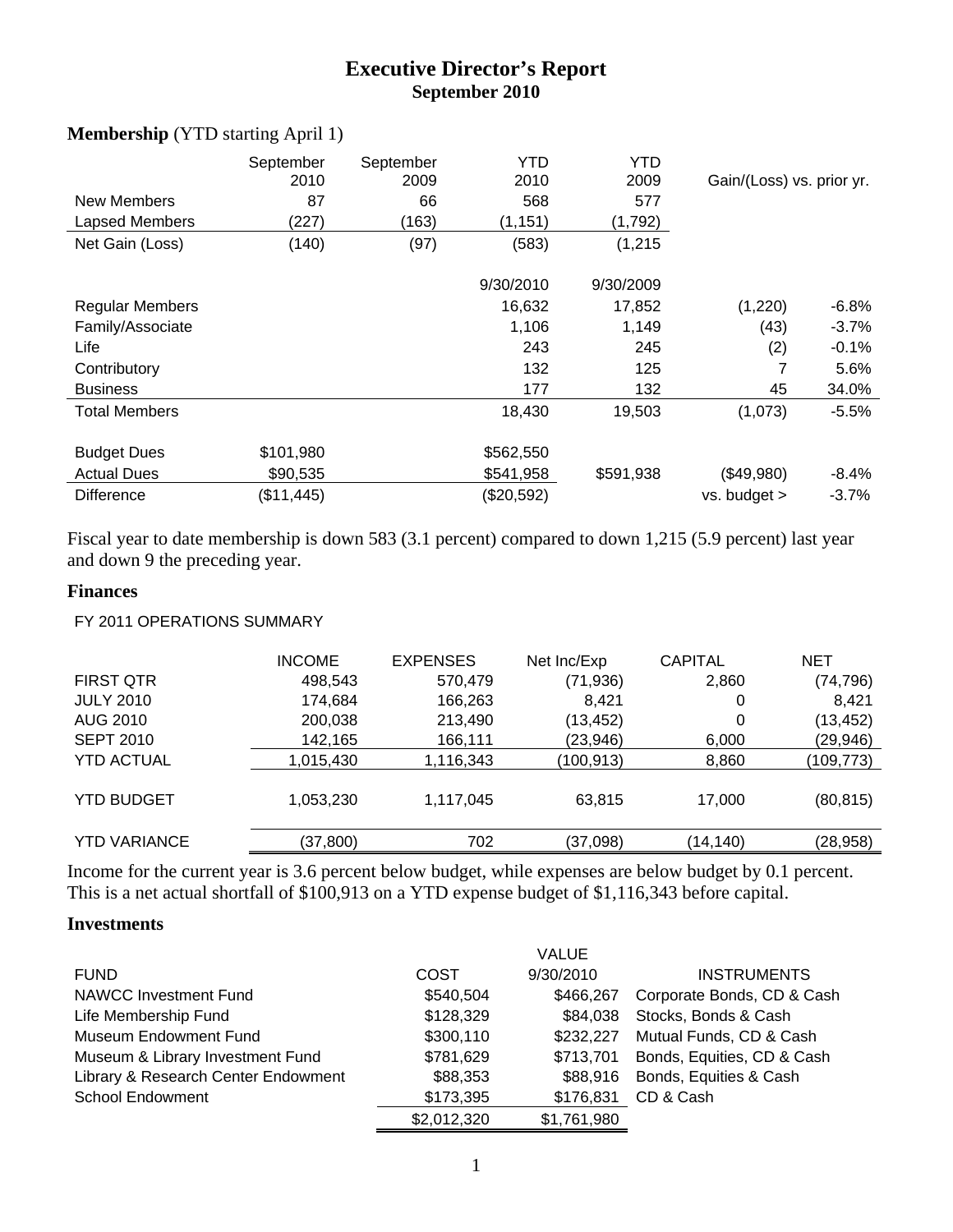The current values on investments reflect paper gains and losses due to market fluctuations. Since most of our fixed income investments are held to maturity, actual gains and losses will only occur at maturity or when an investment is sold.

### **Development**

Regular donations total \$81,710 YTD versus \$61,790 the previous year. Grants total \$0 YTD versus \$23,923 last year. Endowment/investment fund donations total \$20 versus \$18,664 last year. Pledge payments YTD are \$8,692. In-kind donations total \$285 versus \$4,651 last year. In-kind donations do not include items donated to the School or to Museum collections for which the value is not determined.

I attended the Practical Planned Giving Conference in Chicago near the end of the month. At the conference, I talked with Crescendo representatives concerning our Planned Giving website. We will be one of the first clients to upgrade to their new website format, which offers far greater assistance to those who want to interactively gather information for their estate planning. Their distribution service for our weekly planned giving newsletters has also been enhanced to allow segmentation of the lists for various audiences.

### **Information Services**

The fiber-optic cabling to the School has been completed, and the computers and phones have been connected. The phones are functioning as they should without any dropped calls, and file download across the network is greatly enhanced.

We set up an SPF record with our Domain Registration provider. An SPF record specifies which domains and IP addresses are legitimate originating sources for email purporting to be from a particular email address.

We installed the four new PCs from George Kabacinski via HP's Gifts in Kind program. Two were placed for personnel in the Library, one was installed for the membership group, and the fourth was installed as a replacement for a troublesome PC in the Publications Department.

We upgraded the Communications Director to a PC with the new Adobe Creative Suite and transferred his PC to the Communications Assistant as a replacement for her PC, which has not been running very well. In addition, two older PCs in the Library were replaced with reconfigured faster PCs. In the NAWCC Store we replaced the two register computers with newer models. We have also been upgrading to Windows7 where possible. We currently have seven PCs running Windows7 and Office 2007.

One of the other computers donated by George Kabacinski is a server. We plan to use this server to replace our outdated Exchange Server. In anticipation of the upgrade, we have purchased Server and Exchange software. We will be installing Server 2008 and Exchange 2010 on the new server from George and migrating our main server from Server 2003 to Server 2008 and combining all databases into SQL 2005. We purchased all the software from Techsoup.com (including 50 user access licenses for both servers) at approximately 5 percent of the actual retail value. Techsoup.com provides non-profits with software donated by such companies as Microsoft and Adobe.

We rearranged the Server Room and connected a scanner capable of scanning slides in anticipation of transferring our slide programs to digital files and PowerPoint presentations.

### **School of Horology**

Classes continued during the month of September. Jennifer Adams, registrar, completed the State Licensing Renewal application for the Department of Education. The application was submitted on time. Jennifer Adams and Jim Michaels attended the Accrediting Commission on Career Schools and Colleges conference in Philadelphia September 29 through October 1. This is an annual conference held to keep the schools informed and updated to changes in the Accreditation Commission and can be used as continuing education for the School Director. The SOH Service Center has had a steady stream of watch and clock repair work. The service center is now repairing and selling timepieces on eBay for customers. The customers are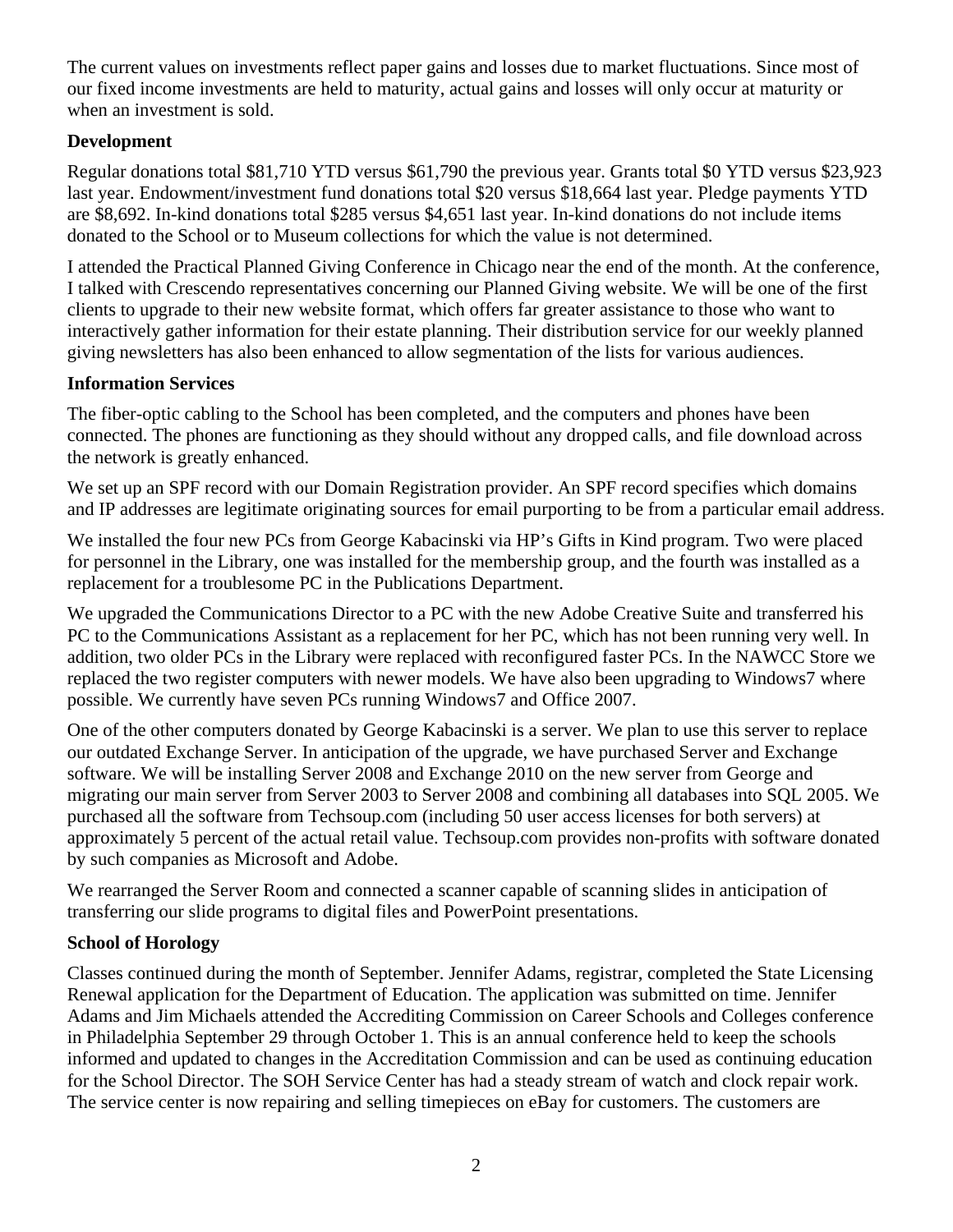required to pay for repairs, and the service center receives commission off each sale. The School eBay store continues to list school items as time allows.

## **Museum/Library**

The Museum's admission revenue for September was \$5,641.00. Visitation for September was 1,096 visitors, including 63 NAWCC members (5.8 percent). NAWCC Store sales for September were \$5,534.91. The Museum Director and staff have completed AAM Accreditation worksheets for submission to the AAM; the final review of these worksheets will occur in early October, with submission to the AAM by the middle of the month.

The Museum's online searchable collection database recorded 1,917 searches via the database's website. New shelving was installed in the Museum's Collection Storage Area to provide the opportunity for all accessioned items to be stored in the proper location. This work was undertaken by Facility staff under the direction of Chuck Auman. The Museum is researching shippers to arrange for the donation of a small collection of German wooden clockwork clock movements from the Deutsches Uhrenmuseum. The Museum Curator continues to work on refining the collection database's information, making it more useful for researchers.

The Museum continues to develop 2011's exhibits and fleshing out the exhibit schedule beyond 2013. Both of the current exhibits continue to receive attention in the local press, and the James Bond watch exhibit has received a great deal of coverage on numerous online and print watch venues. The exhibit also received great regional press in advance of the Casino Night/Bond Enthusiast Weekend held at the beginning of September. We are finalizing the loan of over a dozen clockwork mechanism toys from the National Museum of Play in Rochester, NY.

The Museum held a Casino Night Fund Raising event as part of the Bond Watch exhibit. The Museum has received free promotional advertising through its media partner 101 the Rose and Smooth Jazz. Ticket sales were less than expected, but the event was successful in the amount of media attention it garnered for the Museum and NAWCC. Staff continues to work with the Gallet Watch Group on the development of promotional Web and print materials for the sale of their Museum Edition Flight Officer wristwatch.

The Library had 210 visitors for the month and loaned 307 items; 85 research and reference questions were answered, 13 items were donated, and 26 acquisitions were purchased.

## **Publications**

The October *Watch & Clock Bulletin* was mailed from Cadmus on Monday, September 27. The December *Bulletin* was planned in September and will include the Crafts Contest results (winners will be featured on both front and back covers of the December issue). Article topics range from American watches, to a family of New Jersey clockmakers, to horology in U.S. lighthouse operations. The December issue features the final installment of Scotty Dean's repair column, which ran for all of 2010.

The October *MART* was delivered to the vendor on Thursday, September 9, and copies were received by September 20. Reminder emails were sent for October using Constant Contact. After the August *MART*'s poor revenue result, we developed a new ad option for first-time advertisers—the "Photo-Op," which is a 2.25 x 2 inch ad, featuring a photo, for \$49. This ad option has been placed on the *MART* "homepage," and links to this page have been incorporated into a banner ad featured on the Message Board, the NAWCC homepage, and the 4Sale site.

The CD for Mark McKinley's talking clocks book has been created. We are waiting on cataloging-inpublication content from the Library of Congress. Richard Watkins' book on watch collecting is being formatted.

Updated style sheets for the department, reflecting this year's design changes, were created. 2010 Symposium Web pages were created. A Museum calendar promotional card was developed. A postcard for Membership was created about a DVD available to new members. Posters created for Museum educational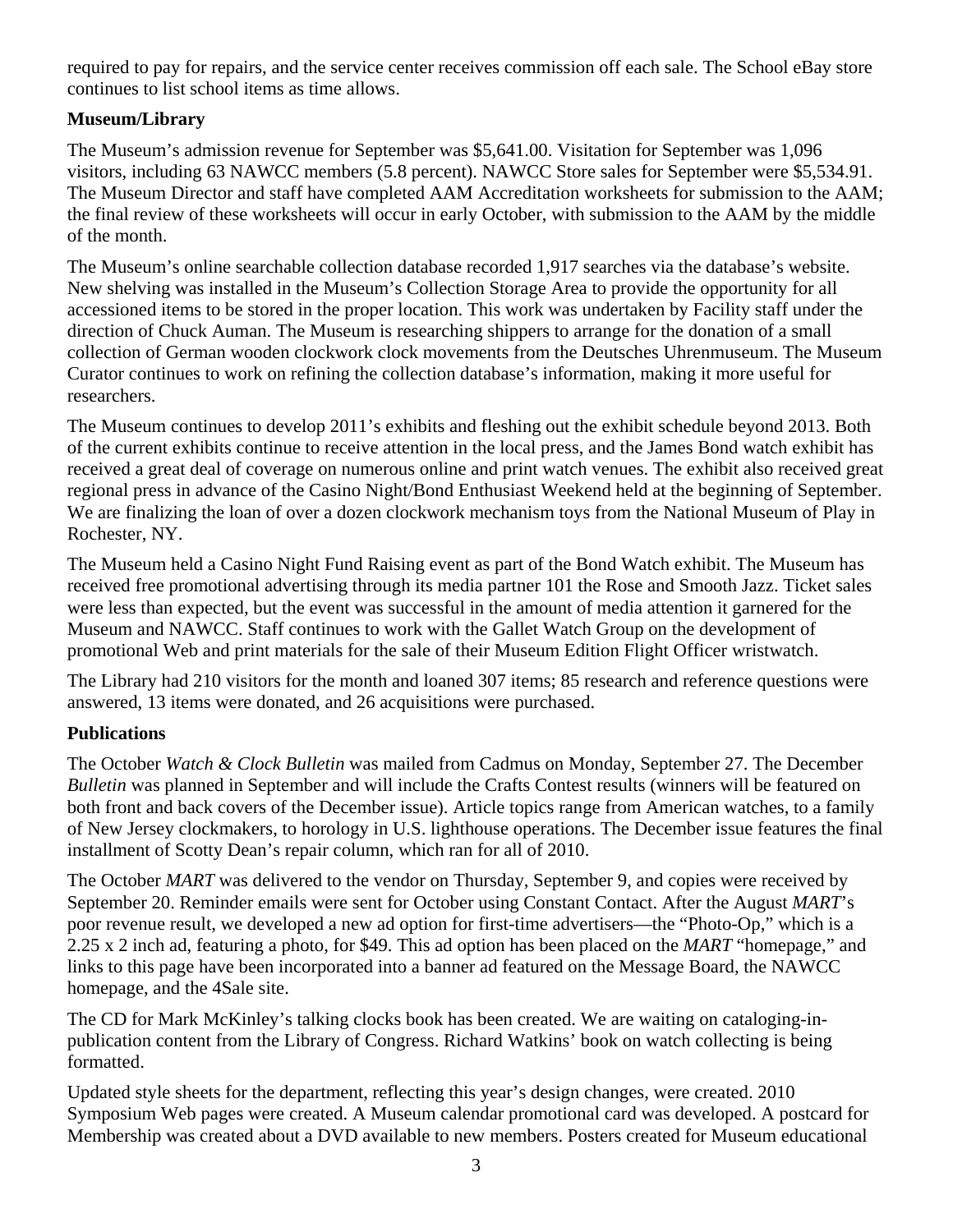programs included Home School Day, Teddy Bear Day, Clockwork Toy Workshop, and Family Sleepover. Publication content for the October issues was posted to the website.

### **Communications**

Communications maintained the various NAWCC websites, as usual, updating them and acting in support of our Internet footprint. Internet duties included monitoring the NAWCC Message Board and other online resources, including the NAWCC Community Center and the new 4Sale\$NAWCC, as well as developing an advertising strategy for the NAWCC Message Board. Several new chapter websites were updated and implemented. The September issue of our online members e-zine *Happenings* was sent as scheduled, along with several special email press releases and membership notifications, among them a special update on Chapter IRS non-profit procedures and the upcoming Clock Appraisal Course. Printed, mailed, and invoiced newsletters for Chapter 11 and Chapter 134. Area media were contacted to increase awareness of Bond Weekend; arrangements were coordinated for an article and an ad for insertion in Media One Education Guide. Arranged and hosted a sponsor visit from *Merchandiser* to promote special Volunteer Open House event.

Communications also prepared and mailed press releases for James Bond—Ian Fleming's Watch Ticking for James Bond Weekend, Candy Clock Halloween Family Timepiece Workshop, Volunteer Open House, and Smithsonian Museum Day. Planned advertising and developed articles (with photos and write-ups) for *Adventure Magazine*. In support of special events we contacted Susquehanna Glass for supplies for Bond Weekend, called Faulkner BMW to confirm arrangements for display and parking of special event cars. Collaborated with Special Events Committee to set up, carry out, and clean up of James Bond Casino Night, contacting local restaurants to establish restaurant reservations for Board dinners and Employee Christmas Party. Communications oversaw table layout for Wine & Chimes, contacted tree donation for Museum lobby Christmas décor, and followed up with 101 the Rose and Smooth Jazz (media sponsors) to ensure coverage of Wine & Chimes, preparing media kit for distribution.

### **Education/Volunteers**

A large portion of Educator's time this month was devoted to scheduling workshops for 2011, inputting the information into the iMIS system, updating information on the website related to workshops, and inputting the information on the community calendar of events program. Some workshops were also revised, including the Hairspring Workshop, which will be offered as two weekend workshops to accommodate suggestions from those in the industry who want to take the workshop but cannot take off a whole week of work.

We continue to process financial aid material related to students who are using VA benefits as well as assist prospective students with determining the types of financial aid programs they may be eligible for.

We participated in the United Way's Day of Caring with 20 student volunteers from Millersville University for 3 hours on Saturday, September 11. The students cleaned the upstairs carpet in the staff area and Board room, painted exterior doors, weeded flower beds, and put together educational kits for school groups. Their help was most appreciated. Total Volunteer Hours for September: 519

The James Bond Weekend was held on September 10-11 with the Casino Night event on Friday and activities coordinated by the guest curator around the Bond exhibit on Saturday. Several people from out of state came for the event and enjoyed themselves. Volunteers and staff manned the gaming tables on Friday night, and prizes were given away to the highest chip holders at the end of the night (all prizes were donated to the event by local businesses).

## **Facilities**

The Facilities Department continues to be very busy with painting the door frames on the main building, the handrails around the main entrances, and at the house. We have been trimming trees to keep them back from the parking areas, buildings, and off our roofs. We recycled the tree trimmings by taking them to the Columbia Borough recycling center.